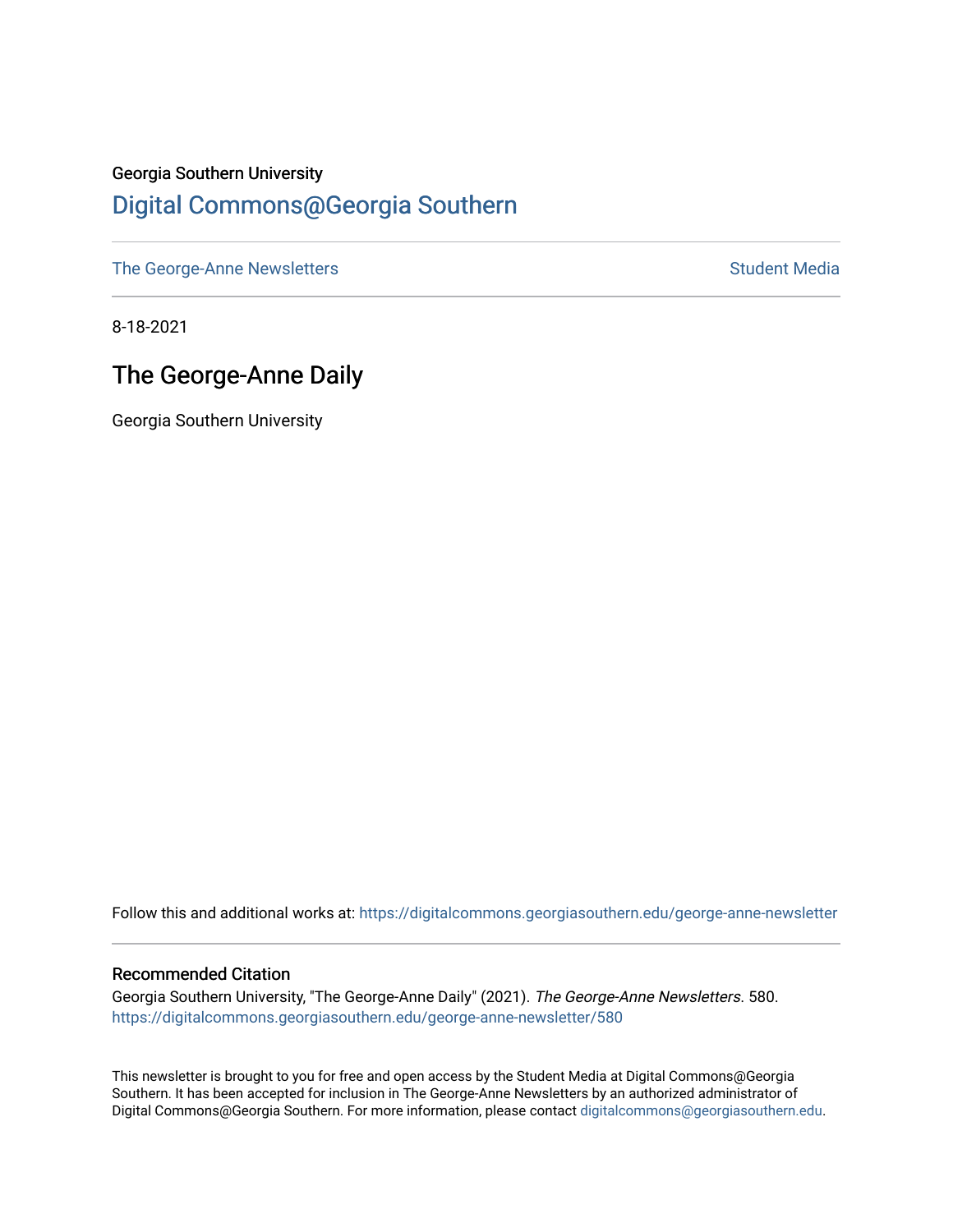# THE GEORGE-ANNE DAILY  $f$   $\circ$   $\circ$

Good afternoon and welcome to The G-A Daily newsletter! Catch up on campus with your latest headlines below, and be sure to keep up with us through our social media links above.

*Editor's note: Hello everyone! This is Eden Hodges, Editor-in-Chief of the George-Anne Statesboro edition, and I'm super excited about the news team we're putting together over here. We're looking for experienced upper-level reporters/editors we can fast-track onto our team. Scroll to find the full job listing below. We are always accepting new applicants of all experience levels, but right now there's a special chance to snag a position as a key contributor.*



## *WHAT'S HAPPENING IN YOUR WORLD?*

### **[Picking a new Common Read](https://r20.rs6.net/tn.jsp?f=001D74Vn77JYQyBwhzuSAeGQBcCzeiWXqKDMG034zjHpLdzeWCLMuGj5I6lVnv5PvZj7kzeanNEe78-g4UVJ-dooOXY_8km3xNlEyWMv1XysQRzC7pTV3E7c6lt4pwZUSf3JEkkGOgB1xY4wXkhbWNRH97ZQd_O821tuOh0T2a9L7PCzQIKXd3hKawNxJ6uaThJgkgm_f6oFVoKzndLM0PZfQ==&c=95CzWsHIsZV4udqli298KeKnybUIQ-9Dk7zoXGEaWsuFmqdX_Oa72A==&ch=2KCKHOH50a2roOJSbzyqzscHJNvEaIfAsVpT9tYcOwEOHwxMdJQyrw==)**

FYE's newest Community Read meant for reading - not fire kindling.

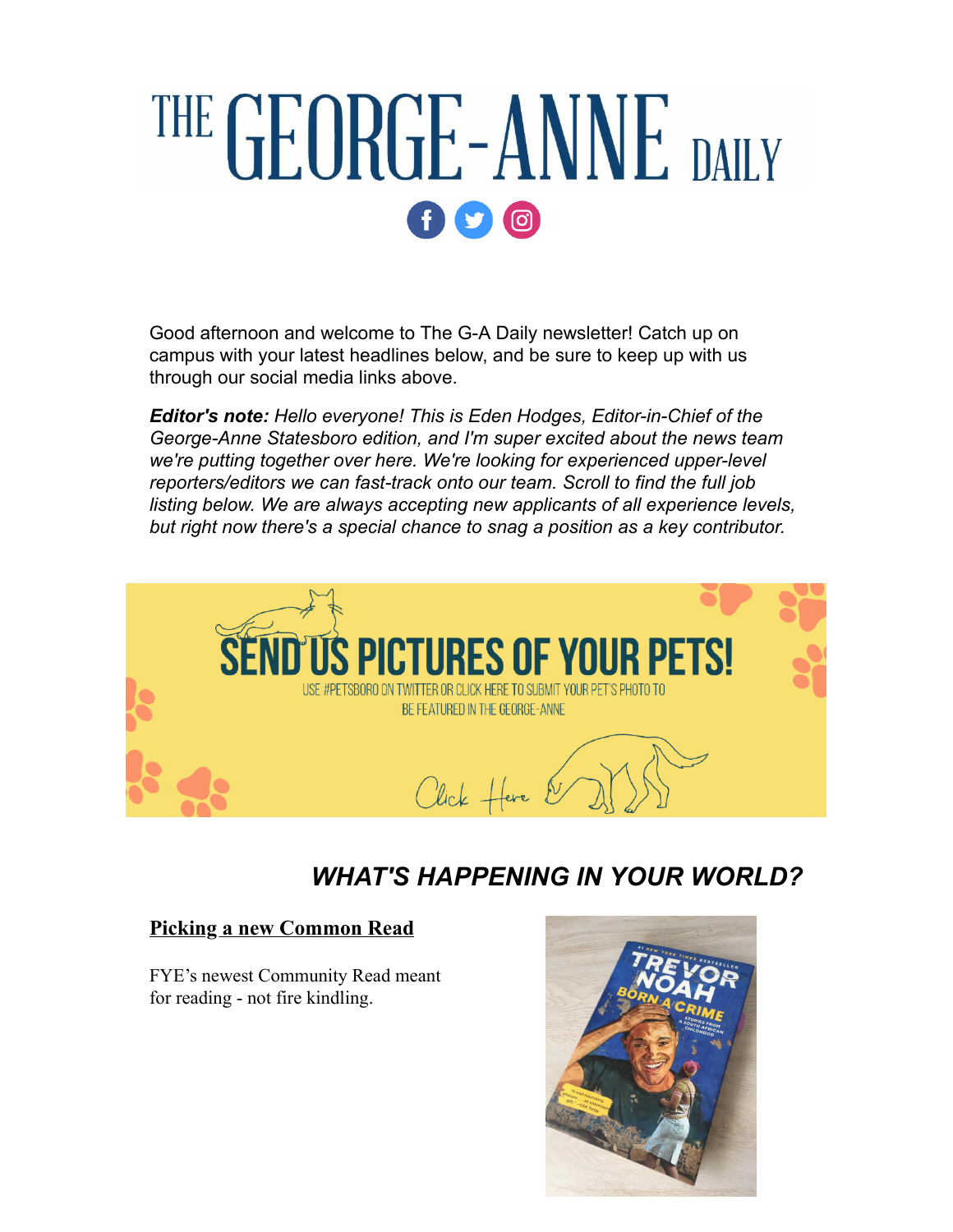**300% increase in suicide calls [prompts redesign of GS counseling](https://r20.rs6.net/tn.jsp?f=001D74Vn77JYQyBwhzuSAeGQBcCzeiWXqKDMG034zjHpLdzeWCLMuGj5I6lVnv5PvZj18hEugD8sJkOqpwubGGWDcCOGN5asHupsIHjFDAWvzCxnzw4hzzF87w2qcP2RMy6R0k_E8Lqw_pRTfxLe7tWyEGZsqjXTCP1ft1DvtO7JwnKbZgdpQLBmrY22UuUqjLwmcTqqOEuJ_3vjVXPcdww3Emlkd9yOsXWoiPNVNzIBctrwOb4QzIgrdLenNeN3rfn9s7IdCvl-JbsUzbgwaLE-w==&c=95CzWsHIsZV4udqli298KeKnybUIQ-9Dk7zoXGEaWsuFmqdX_Oa72A==&ch=2KCKHOH50a2roOJSbzyqzscHJNvEaIfAsVpT9tYcOwEOHwxMdJQyrw==) center**

GS' counseling center steps up over pandemic to deliver care that outperforms 93% of other college centers.

[Read all about it here...](https://r20.rs6.net/tn.jsp?f=001D74Vn77JYQyBwhzuSAeGQBcCzeiWXqKDMG034zjHpLdzeWCLMuGj5I6lVnv5PvZj18hEugD8sJkOqpwubGGWDcCOGN5asHupsIHjFDAWvzCxnzw4hzzF87w2qcP2RMy6R0k_E8Lqw_pRTfxLe7tWyEGZsqjXTCP1ft1DvtO7JwnKbZgdpQLBmrY22UuUqjLwmcTqqOEuJ_3vjVXPcdww3Emlkd9yOsXWoiPNVNzIBctrwOb4QzIgrdLenNeN3rfn9s7IdCvl-JbsUzbgwaLE-w==&c=95CzWsHIsZV4udqli298KeKnybUIQ-9Dk7zoXGEaWsuFmqdX_Oa72A==&ch=2KCKHOH50a2roOJSbzyqzscHJNvEaIfAsVpT9tYcOwEOHwxMdJQyrw==)



## DO YOU WANT TO JOIN THE DEEP DIVE?

The Deep Dive Newsletter is looking for individuals dedicated to social justice and bringing awareness to issues faced by marginalized groups in the Georgia Southern community.

**CLICK HERE TO JOIN** 

## *REFLECTOR*

## **[What is 11:11?](https://r20.rs6.net/tn.jsp?f=001D74Vn77JYQyBwhzuSAeGQBcCzeiWXqKDMG034zjHpLdzeWCLMuGj5I6lVnv5PvZj1NHUoc2HWoNtpfkYjjkKbqnGBgfaR93ldZLfgGNWX-6oSmNkyxdbuRib-QtKEhKWbUI3crfU70l0dqyQEK2L76JaZgrgiR5158AdXvrFDIC3YdcCC2FRp0SM0cOUNOyA&c=95CzWsHIsZV4udqli298KeKnybUIQ-9Dk7zoXGEaWsuFmqdX_Oa72A==&ch=2KCKHOH50a2roOJSbzyqzscHJNvEaIfAsVpT9tYcOwEOHwxMdJQyrw==)**

And why do you keep seeing it everywhere?



## *GA FILMS*

## **[Advice for Georgia Southern](https://r20.rs6.net/tn.jsp?f=001D74Vn77JYQyBwhzuSAeGQBcCzeiWXqKDMG034zjHpLdzeWCLMuGj5I6lVnv5PvZjkgp9tl2lwsdHwnWTVYFNKrbd15ofWP-BcCRJCxxc_2y5zF_TlJD2fJpf9rBNo2RMT2fIcFm3f1W2ZkOdqudvqArzrgpcLl7wAmwNQPrZl9VbQUCZgWZtcA==&c=95CzWsHIsZV4udqli298KeKnybUIQ-9Dk7zoXGEaWsuFmqdX_Oa72A==&ch=2KCKHOH50a2roOJSbzyqzscHJNvEaIfAsVpT9tYcOwEOHwxMdJQyrw==) Freshmen**

Feeling like the lost freshman? Thinking it takes a PhD to figure out how to print your syllabi? We can help!





**[Photo of the Day \(8.18.21\)](https://r20.rs6.net/tn.jsp?f=001D74Vn77JYQyBwhzuSAeGQBcCzeiWXqKDMG034zjHpLdzeWCLMuGj5I6lVnv5PvZjUtQmI8Gb64GyRfkgpWpPDIt8IpviyyQH8URKSypiY0ZsOe262_aUGMvI52kaBYZR7gtTrA-C8FTqtE9EFGMSLyV-vpspvIpABJ7T4b17vMExZl2W4EJsug7hGUmT9-zH1s3syqdOFOM=&c=95CzWsHIsZV4udqli298KeKnybUIQ-9Dk7zoXGEaWsuFmqdX_Oa72A==&ch=2KCKHOH50a2roOJSbzyqzscHJNvEaIfAsVpT9tYcOwEOHwxMdJQyrw==)**